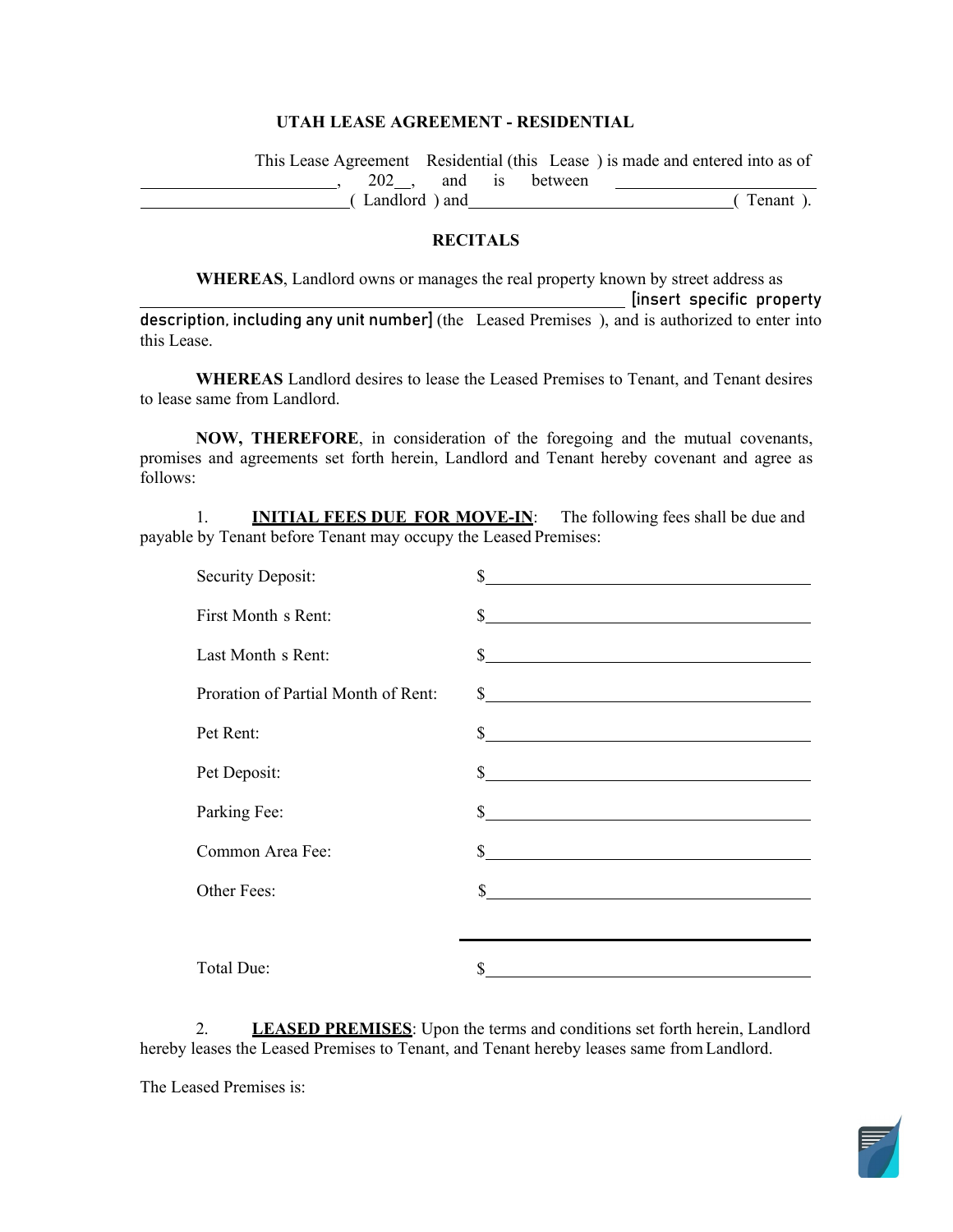- $\square$  Single family home
- □ Condominium or Townhouse
- □ Apartment
- Other. [Insert description]:

The Leased Premises has bedrooms and bathrooms and is approximately square feet.

This Lease

- $\Box$  Includes the right to use certain common areas
- $\Box$  Does not include the right to use certain common areas

#### j [Insert description,ifapplicable]: \_

#### 3. **PARKING**: This Lease includes:

- $\square$  No parking spaces
- $\Box$  Parking space(s)

Describe parking location, if applicable:

 of all persons intended to occupy the Leased Premises are as follows: 4. **USE; OCCUPANTS; QUIET ENJOYMENT**: Tenant shall ensure that the Leased Premises are used for residential purposes only, and only for lawful purposes. The names

#### [insert names of all intended occupants]

Tenant shall promptly update Landlord from time to time as applicable with any changes to the above list of occupants.

 Tenant shall not cause or permit any unreasonable noise, noxious smell or illegal activities at the Leased Premises, and shall not interfere with the quiet enjoyment of other tenants or users of substances at the Leased Premises. Tenant shall comply with the law at all times at the Leased Premises. Landlord shall not interfere with Tenant's quiet enjoyment of the Leased Premises. any adjacent property, if any. Tenant shall not allow or permit the presence of any hazardous

# 5. **PET POLICY**:

- $\square$  Pets are prohibited
- $\square$  Up to pets are permitted

j The following pet requirements apply [insert requirements including type, size and quantity,ifapplicable: ]

 The above-described pet policy is a material provision of this Lease. Violation of the pet policy may lead to damages, deposit, and/or fees or additional rent assessed to Tenant and constitutes a default under this Lease.

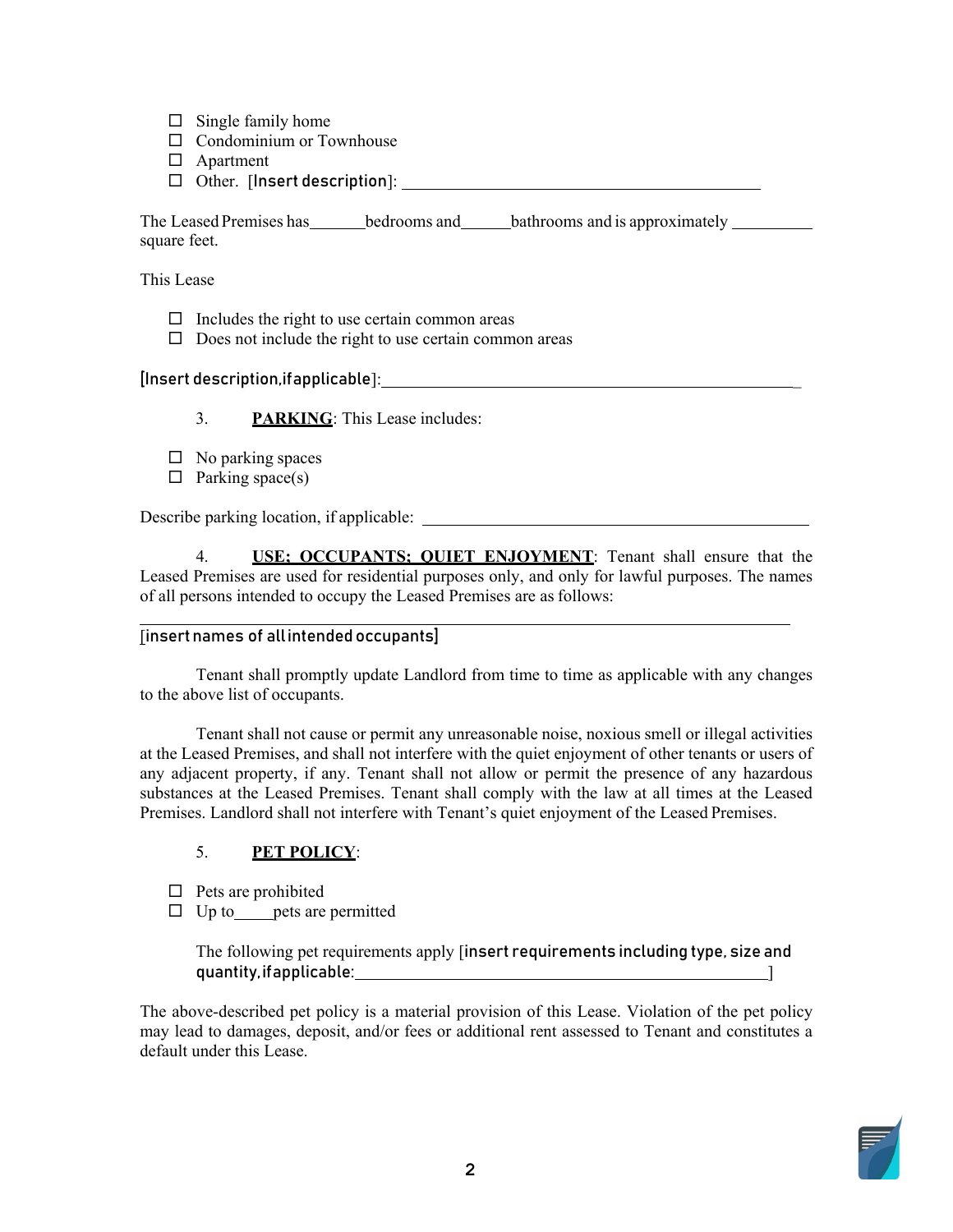6. **LEASE COMMENCEMENT DATE; TERM; RENEWAL OPTIONS**: This Lease shall commence on  $[insert commen cement date]$ , Prior to, or in connection with the Lease commencement date, at Landlord's option, Landlord and Tenant shall conduct a walk-through of the Leased Premises together, noting on Landlord's form the condition of the Leased Premises, any significant damage and any repairs agreed to be performed by Landlord.

- month following the month in which such notice of termination was provided.  $\Box$  This Lease shall be on a month-to-month basis. Either party may terminate this Lease by providing not less than 30-day advance written termination notice to the other, in which event this Lease shall terminate on the last calendar day of the
- $\Box$  This Lease shall have a term of months (the "Term").
	- $\Box$  This Lease shall automatically terminate upon expiration of the Term.
	- expiration of the Term. During such month-to-month period, either Lease shall terminate on the last calendar day of the month following the month in which such notice of termination was provided.  $\square$  This Lease shall continue on a month-to-month basis after party may terminate this Lease by providing not less than 30-day advance written termination notice to the other, in which event this

 shall provide Tenant with keys, key fobs, gate cards, and/or other applicable means for access to the Leased Premises. Tenant shall be assessed a lost key fee in the event any of the foregoing is Tenant shall have occupancy rights commencing as of the Lease commencement date. Landlord lost, damaged or destroyed by Tenant.

 Leased Premises in full, including removal of all occupants and all personal property and possessions, with time being of the essence. Tenant shall leave the Leased Premises in as good a If Tenant fails to vacate the Leased Premises by the date required hereunder, Landlord shall have the right to deem Tenant in holdover status and shall have the right to assess Rent during such holdover period in the amount of 125% of Rent hereunder. By not later than midnight on the date of termination of this Lease, Tenant shall have vacated the condition as existed on the commencement date of this Lease, reasonable wear and tear excepted.

 7. **RENT**: As consideration for this Lease, Tenant shall pay rent to Landlord in equal monthly installments of (\$ ) per month ("Rent"), which Rent is due on or before the date hereof, and due each month thereafter throughout the term on or before the day of each month.

| Rent shall be paid to                                                     | <b>linsert</b> |
|---------------------------------------------------------------------------|----------------|
| Landlord payment particulars, address, electronic payment account, etc.]. |                |

Calculation of Tenant's monthly payment due Landlord:

Monthly Rent:  $\$\$ 

Monthly Pet Rent:  $\$\$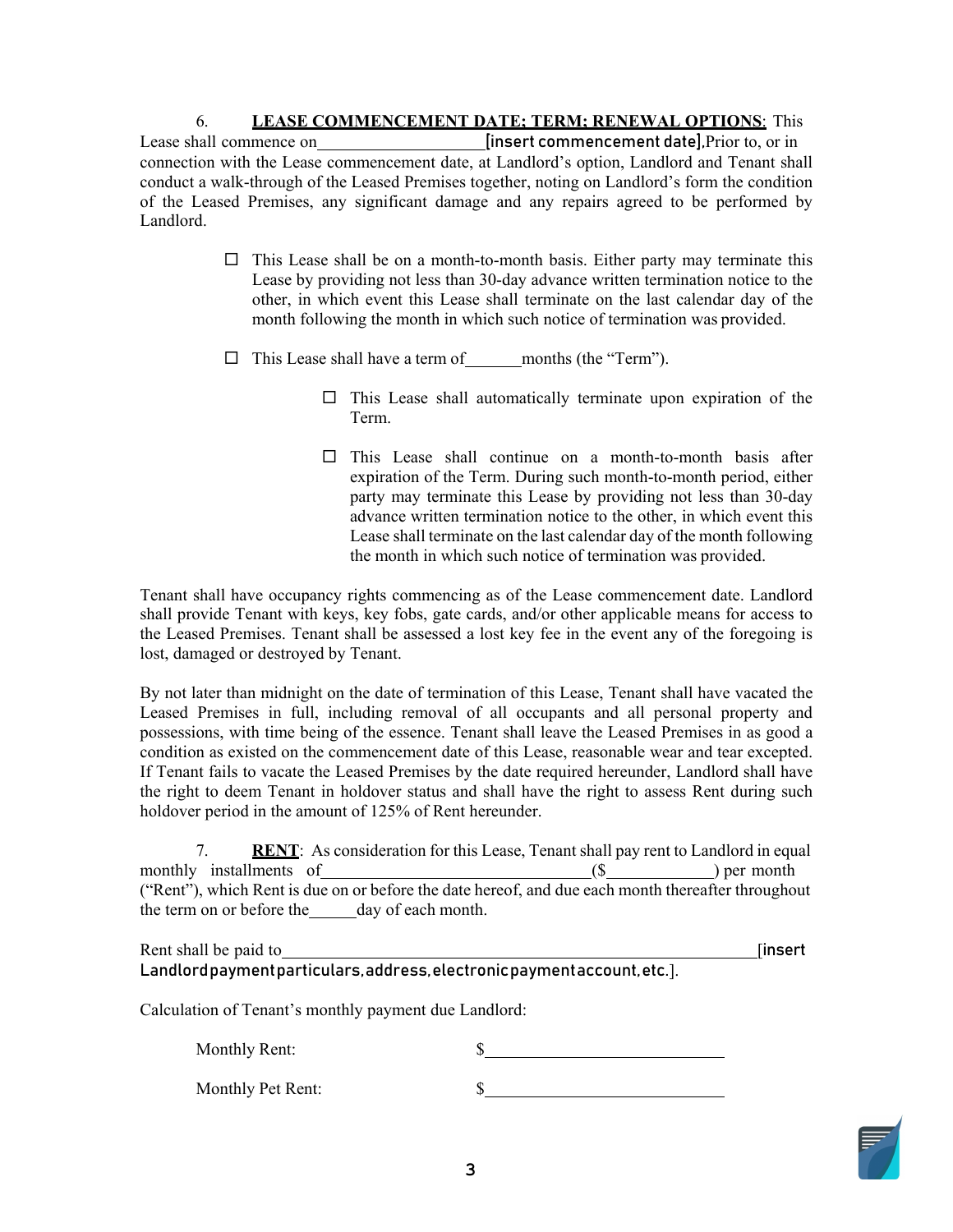| Monthly Parking Fee:            |  |
|---------------------------------|--|
| Monthly Common Area Fee:        |  |
| Other Monthly Fees:             |  |
|                                 |  |
| Tenant's Total Monthly Payment: |  |

 assessed to Tenant if Rent is not received by Landlord by the due date referenced above, subject to a five (5) day grace period: 8. **LATE FEES; INSUFFICIENT FUNDS FEES**. The following late fee will be

> Ì  $\Box$  One-time late fee of \$  $\Box$  Per day late fee of \$

In addition, there shall be a fee of \$\_\_\_\_\_\_\_\_\_\_\_\_\_\_ for each dishonored check due to insufficient funds ("NSF"). In the event Tenant provides two or more NSF checks during any 12-month period, Rent shall thereafter only be paid electronically or by cashier's check or money order.

execution in the amount of \$ towards any financial sums due at the termination of the Lease and for any damages to the Leased applicable law. 9. **SECURITY DEPOSIT**: For the full and faithful performance by Tenant of its obligations under this Lease, Tenant shall provide Landlord a security deposit upon Lease Premises or otherwise caused by Tenant or any occupant or invitee of the Leased Premises. The security deposit shall be held and applied by Landlord and reimbursed to Tenant as required by

In addition, Tenant shall pay the following pet security deposit, if applicable: \$

 10. **LEASE GUARANTOR**: The following person shall be the guarantor of all of Agreement: Tenant's duties and obligations under this Lease, pursuant to a separate Lease Guarantee **Agreement: [insertname of Lease quarantor]** 

#### 11. **UTILITIES AND SERVICES**:

- $\Box$  All utilities are included.
- $\Box$  Utilities are not included.

Landlord shall arrange for and provide the following utilities, and the cost of same is included in Rent:

- $\Box$  Electricity
- Gas
- $\Box$  Trash and recycling
- □ Water
- $\Box$  Internet
- □ Landscape service
- $\Box$  Pool maintenance service

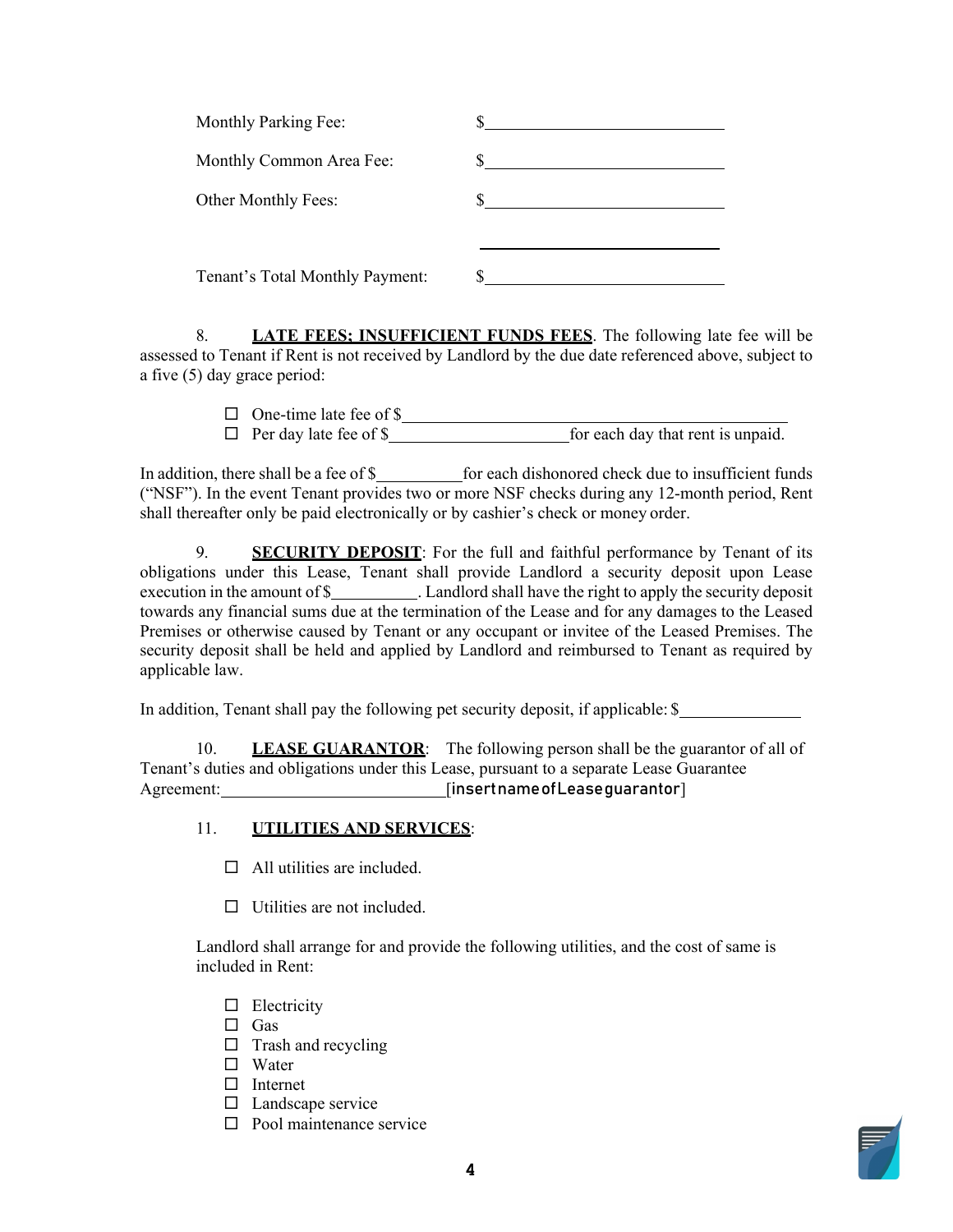$\Box$  Other [specify]

 All other utilities shall be arranged and paid for by Tenant. Landlord shall not be responsible for any disruption in utilities not caused by Landlord.

# 12. **FURNITURE**:

- $\Box$  The Leased Premises shall be provided to Tenant unfurnished.
- $\Box$  The Leased Premises shall be provided to Tenant with customary household furniture.

Special provisions, if any:

# 13. **APPLIANCES**:

 $\Box$  The Leased Premises shall be provided to Tenant with no appliances.

 $\Box$  The Leased Premises shall be provided to Tenant with the following appliances:

Special provisions, if any:

 $\overline{a}$ 

 $\overline{a}$ 

# 14. **SMOKING AND VAPING POLICY**:

- □ Smoking and vaping are permitted.
- $\Box$  Smoking and vaping are only permitted at the following location(s):

 The above-described smoking and vaping policy is a material provision of this Lease. Violation of the smoking and vaping policy may lead to damages and fees assessed to Tenant and constitutes a default under this Lease.

 make any structural alterations or additions to the Leased Premises and shall not install or apply except to the extent attributable to damage caused by Tenant or Tenant occupants or invitees). 15. **MAINTANANCE, REPAIRS, ALTERATIONS**: Tenant, at Tenant's sole cost and expense, shall keep the Leased Premises in good condition and repair, as appropriate, and in a clean, safe and sanitary state, and shall properly dispose of all trash and garbage. Tenant shall not any wallpaper. Tenant shall be responsible for broken windows and other plate glass. Landlord shall be responsible for the repair and maintenance of the exterior of the building, its structural components, electrical and plumbing components, appliances and the HVAC system (in all cases

Maintenance and repair requests shall be provided to Landlord as follows:

 Email address for repair and maintenance issues: Phone number for maintenance and repair issues: After hours:



.

.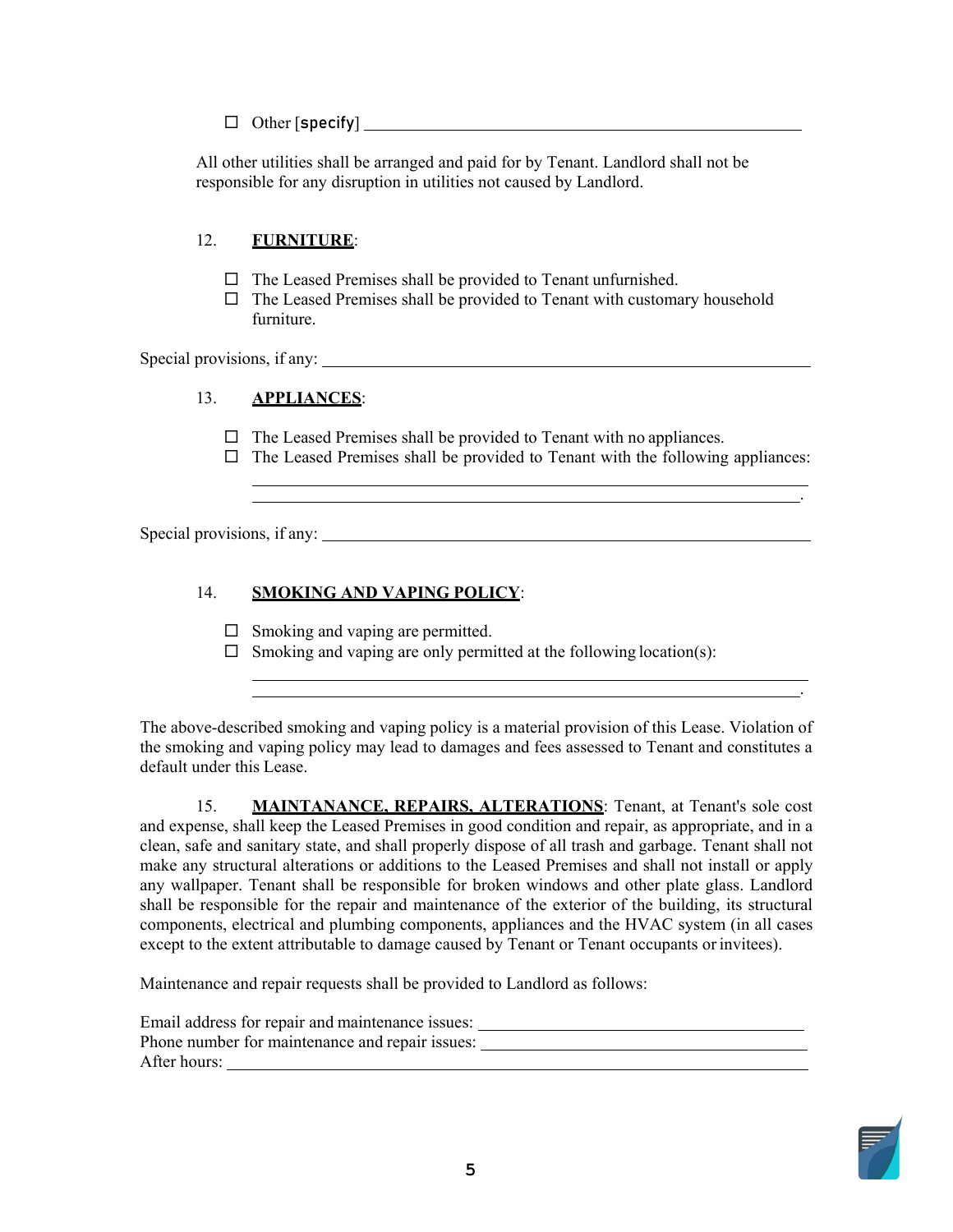- $\Box$  Painting of interior walls by Tenant is permitted.
- $\Box$  Painting of interior walls by Tenant is not permitted.

Special provisions, if any:

 personal property or possessions. 16. **INSURANCE**: Landlord recommends that Tenant maintain renter's insurance throughout the term of this Lease. Landlord is not responsible for any loss or damage to Tenant's

 harmless Landlord form and against any damage, cost or expense incurred or suffered by Landlord or Landlord's agents or employees which is caused by Tenant, except to the extent same is attributable to the negligence or willful misconduct of Landlord. 17. **INDEMNITY**: Tenant shall and does hereby agree to indemnify and hold

 Premises or any portion thereof without the express prior written consent of Landlord, in Landlord's sole discretion. Landlord has the right to sell and finance the property in Landlord's sole discretion. contact information of the new Landlord. This Lease shall be binding on the parties hereto and their respective permitted successors and assigns. 18. **PROHIBITION ON ASSIGNMENT AND SUBLETTING BY TENANT; SUCCESSORS AND ASSIGNS**: Tenant shall not assign or sublease this Lease or the Leased In the event of a change in ownership of the Leased Premises, Tenant shall be provided with the

#### 19. **EARLY TERMINATION RIGHT**:

- $\Box$  This Lease has no early termination right in favor of Tenant.
- $circumstance(s)$  $\Box$  This Lease may be terminated early by Tenant upon the following

 circumstance(s) In such event, Tenant must provide Landlord with not less than days advance written notice of termination.

 contractors and other representatives), upon advance notice to Tenant, shall have the right to enter case of an emergency or imminent injury or damage. 20. **ENTRY INTO LEASED PREMISES**: Landlord (including its agents, the Leased Premises at all reasonable times to inspect and examine the Leased Premises and to make alterations necessary for the preservation thereof. Prior notice shall not be required in the

 21. **RELOCATION**: At any time throughout this Lease, Landlord shall have the right to relocate Tenant to a different unit, so long as the replacement unit is substantially comparable in size and features to the Leased Premises and is no higher in rent than the Rent hereunder. Landlord Leased Premises hereunder. shall bear the reasonable packing, moving and other incidental costs of such relocation, and shall provide Tenant with not less than 30 days advance written notice of such anticipated relocation. This Lease shall govern the relocated location and such relocated location shall be deemed the

 event the Leased Premises are substantially damaged, destroyed or taken by condemnation or deed Landlord, and Tenant shall have no claim or right thereto. 22. **DESTRUCTION OR CONDEMNATION OF LEASED PREMISES**. In the in lieu of condemnation, this Lease shall terminate, and Tenant shall be responsible for Rent through the date of such termination. Any casualty or condemnation award shall belong to

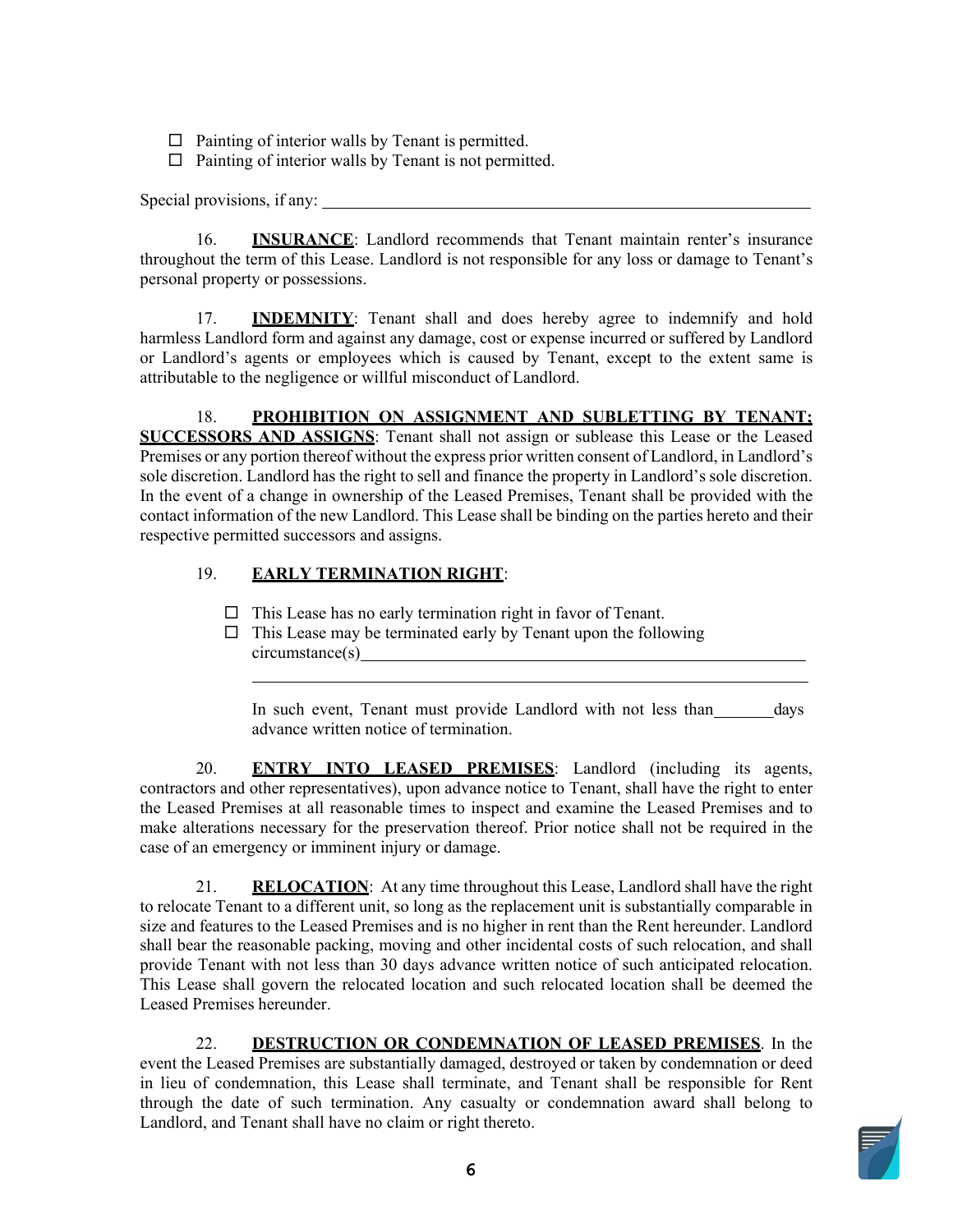separately to Tenant and Tenant shall comply with same. 23. **RULES AND REGULATION**: Rules and regulations, if any, shall be provided

 Tenant hereunder, Landlord shall be entitled to provide Tenant with notice of default in accordance with applicable law, and shall have all rights and remedies available to a landlord, whether at law costs of collection, cost to re-rent the Leased Premises, court costs and reasonable attorney'sfees. 24. **DEFAULT**: Failure to pay Rent when due and any other breach or violation of a term or provision herein shall constitute a default hereunder. Upon the occurrence of a default by or in equity, including without limitation the right to seek eviction, unlawful detainer, damages,

 are responsible on a joint and several basis for all Rent and other obligations under this Lease. 25. **JOINT AND SEVERAL LIABILITY**. All parties deemed a Tenant hereunder

 regulations applicable to Landlord, including without limitation all applicable state and federal fair housing, anti-retaliation and other landlord/tenant laws and regulations. 26. **COMPLIANCE BY LANDLORD**. Landlord shall comply with all laws and

 modifications thereto. 27. **SUBORDINATION**. This Lease is and shall at all times be subject and subordinate to any mortgage, deed of trust or lease financing with respect to the Leased Premises, whether now existing or hereafter entered into, including all amendments, extensions and

28. **LEAD PAINT WARNING STATEMENT AND DISCLOSURE**: To the extent the Leased Premises were built before 1978, please see Rider A attached hereto, Disclosure Regarding Lead-Based Paint.

 on Tenant, and Tenant hereby consents to same. 29. **CREDIT CHECK**: In connection with this Lease and any extension or amendment hereto, Landlord shall have the right to seek and obtain a credit check or credit report

 If any provision of this Lease is declared or found to be invalid, void or unenforceable, such finding shall not affect the remaining terms of this Lease, which remaining terms shall continue in full force be deemed modified to the extent necessary to make it enforceable. Any questions of interpretation shall not be interpreted against any particular party, but rather in accordance with the fairmeaning the subject matter hereof. Any prior discussions or agreements with regard to the subject matter hereof are merged herein, and any amendments, modifications and waivers hereunder shall be in writing and must be signed by the party to be charged thereby. 30. **INVALIDITY OF A PROVISION; INTERPRETATION; INTEGRATION:**  and effect. The parties agree that if any provision is deemed not enforceable, such provision shall thereof. This Lease represents the entire agreement between Landlord and Tenant with regard to

31. **CHOICE OF LAW**: This Lease shall be governed by, and construed in accordance with, the laws of the state in which the Leased Premises is located.

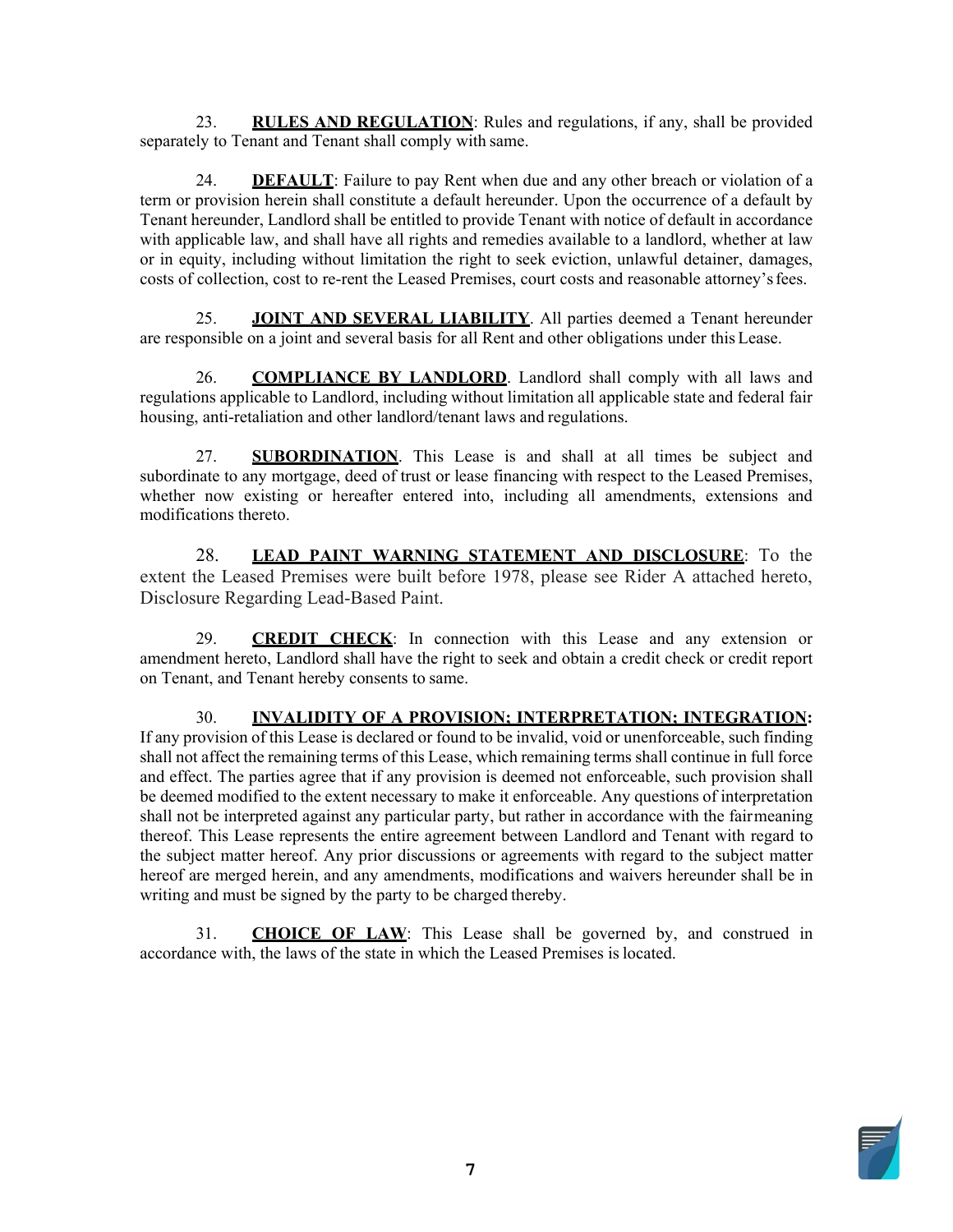following address: 32. **NOTICES**. Notice to Landlord hereunder shall be in writing and provided at the

\_\_\_\_\_\_\_\_\_\_\_\_\_\_\_\_\_\_\_\_\_\_\_\_\_\_\_\_\_\_\_\_\_\_\_\_\_ [insert Landlord's contact information]

\_\_\_\_\_\_\_\_\_\_\_\_\_\_\_\_\_\_\_\_\_\_\_\_\_\_\_\_\_\_\_\_\_\_\_\_\_

Tenant's contact information:

\_\_\_\_\_\_\_\_\_\_\_\_\_\_\_\_\_\_\_\_\_\_\_\_\_\_\_\_\_\_\_\_\_\_\_\_\_ [insert Tenant's contact information]

IN WITNESS WHEREOF, the undersigned execute this Lease as of the date as set forth above.

#### **Landlord**:

| By:   |  |  |  |
|-------|--|--|--|
| Its:  |  |  |  |
| Name: |  |  |  |

# **Tenant**:

| D<br>D                    |  |  |  |
|---------------------------|--|--|--|
| N<br>$ma$ .<br>. .<br>. . |  |  |  |
|                           |  |  |  |

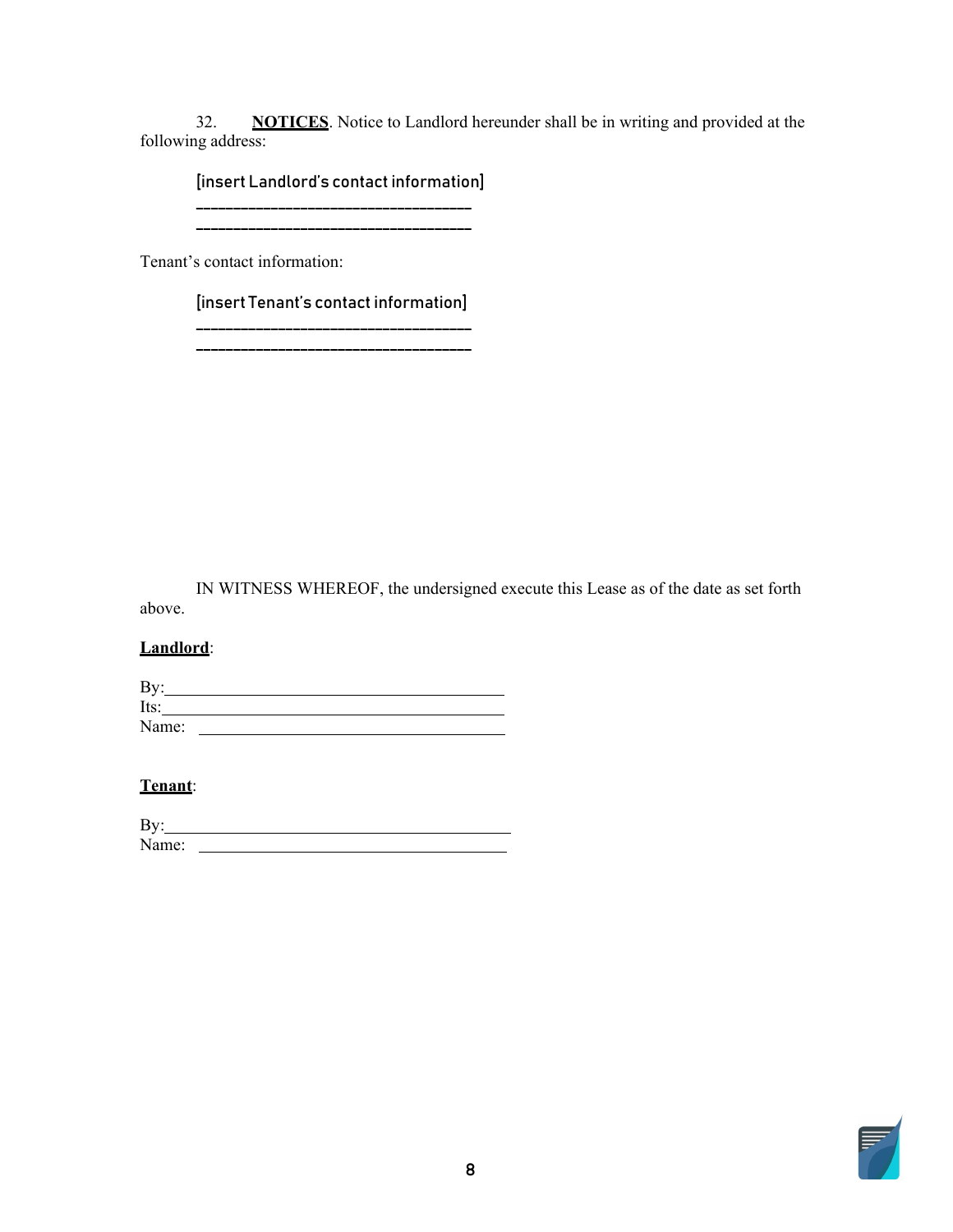# **RIDER A**

### **Disclosure of Information on Lead-Based Paint and/or Lead-Based Paint Hazards**

# **Lead Warning Statement**

 Housing built before 1978 may contain lead-based paint. Lead from paint, paint chips, and dust presence of known lead-based paint and/or lead-based paint hazards in the dwelling. Tenants can pose health hazards if not managed properly. Lead exposure is especially harmful to young children and pregnant women. Before renting pre-1978 housing, Landlords must disclose the must also receive a federally approved pamphlet on lead poisoning prevention.

#### **Landlord's Disclosure**:

- (a) Presence of lead-based paint and/or lead-based paint hazards (check (i) or (ii) below):
	- $\Box$  (i) Known lead-based paint and/or lead-based paint hazards are present in the housing (explain).
	- $\Box$  (ii) Landlord has no knowledge of lead-based paint and/or lead-based paint hazards in the housing.

(b) Records and reports available to the Landlord (check (i) or (ii) below):

- $\Box$  (i) Landlord has provided the Tenant with all available records and reports pertaining to lead-based paint and/or lead-based paint hazards in the housing (list documents below).
- $\Box$  (ii) Landlord has no reports or records pertaining to lead-based paint and/or lead-based paint hazards in the housing.

#### **Tenant's Acknowledgment (initial):**

- $\Box$  (c) Tenant has received copies of all information listed above.
- $\Box$  (d) Tenant has received the pamphlet Protect Your Family from Lead in Your Home.

 Landlord has been informed of its obligations under 42 U.S.C. 4852(d) and is aware of its responsibility to ensure compliance.

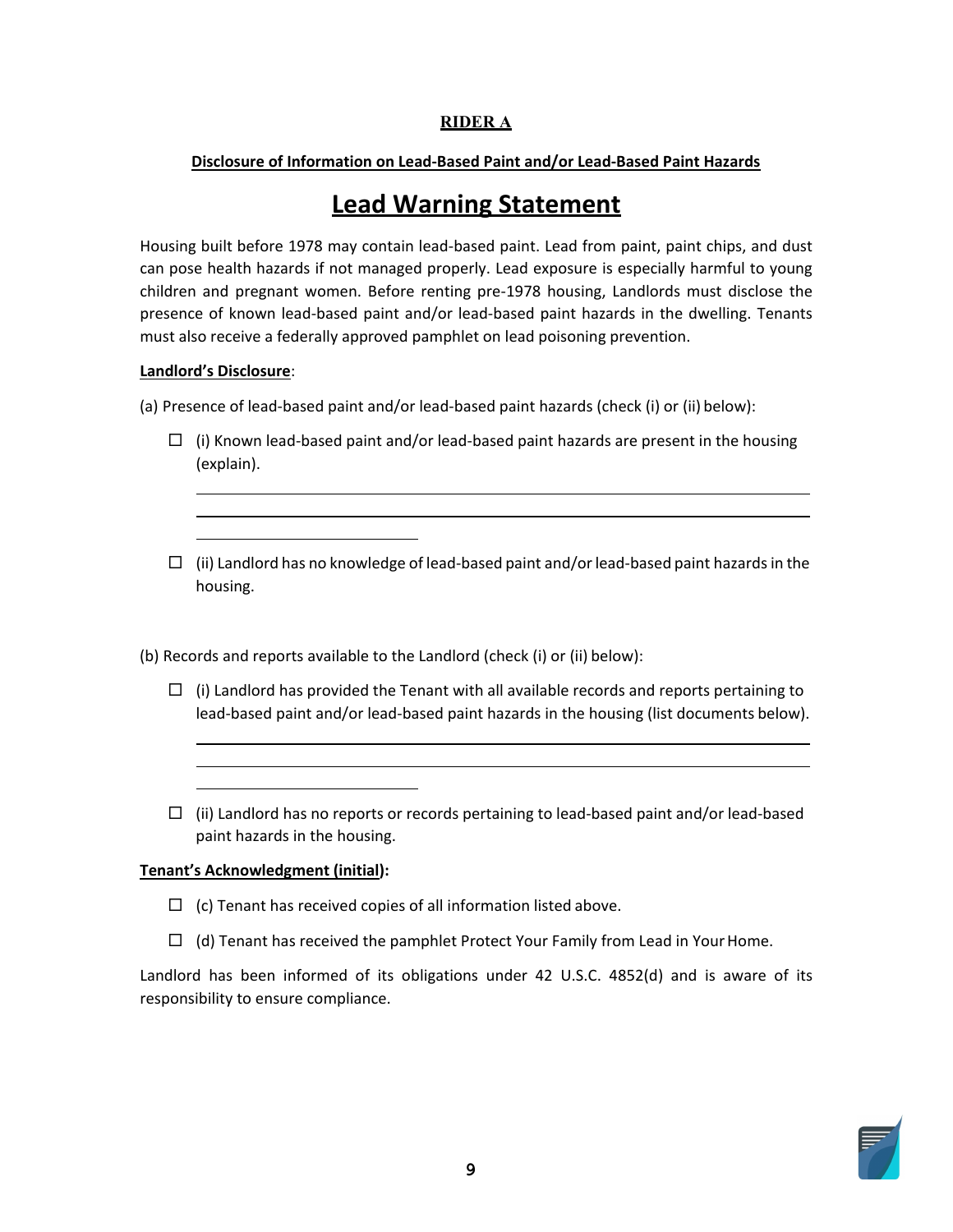# **Certification of Accuracy to Lead Warning Statement.**

 The following parties have reviewed the information above and certify, to the best of their knowledge, that the information they have provided is true and accurate.

### **Landlord**:

| By:   |  |  |  |
|-------|--|--|--|
| Its:  |  |  |  |
| Name: |  |  |  |

# **Tenant**:

| D<br>B |  |  |  |
|--------|--|--|--|
| Name:  |  |  |  |